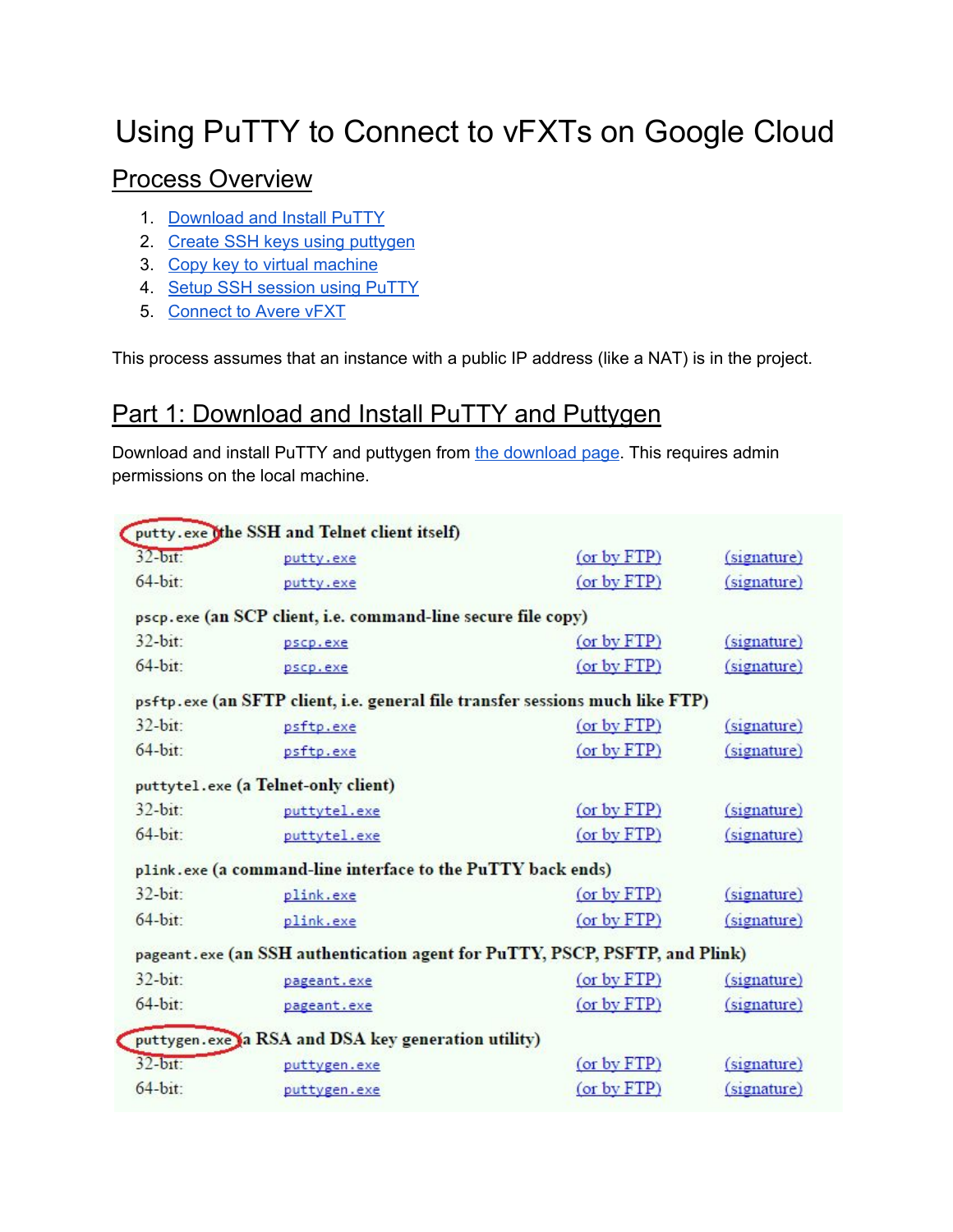### <span id="page-1-0"></span>Part 2: Create SSH keys using puttygen

If not already installed, download and install putty from Intel software market. Run puttygen.

#### Click **Generate**.

Move the mouse over the window to generate randomness.

| Actions<br>Generate a public/private key pair | Generate |
|-----------------------------------------------|----------|

Change the key comment to username@company.com. This does not have to be your real email address or company login. Example: ronh@avere.com. Note this username which is the part before the @ symbol. You will need it later.

| ssh-rsa<br>TKwyj/BlyUVawrZ93TIFx30ffNfpI6+ | AAAAB3NzaC1yc2EAAAABJQAAAQEAnDxEfuclUfI6puYy41NP1U5pZiC057LTsL/fV2                                                                    | ∧ |
|--------------------------------------------|---------------------------------------------------------------------------------------------------------------------------------------|---|
|                                            | +DRtwCRrDbTOkZXyMpW1c8dOmrDcFcpcxaF7B9vS/uQ6+Zn4dqERLDalqVG0u/1<br>DsY9pCt2X7n4ZOgEShEF8qaGPfuhlrqqBy2YvgAmmlCEHagO923MvBdWqpFCuWB0 v |   |
| Key fingerprint:                           | ssh-rsa 2048 35:12:7c:c4:68:54:3d:9d:bdf8fe:41:49:00:51:42                                                                            |   |
| Key comment:                               | ronh@avere.com                                                                                                                        |   |

#### Click **Save private key** and **Yes**.

Navigate to a location that you will remember. Create a new folder if preferred. Provide a name for the key like the username provided earlier and click **Save**. Keep the puttygen window open for the next step.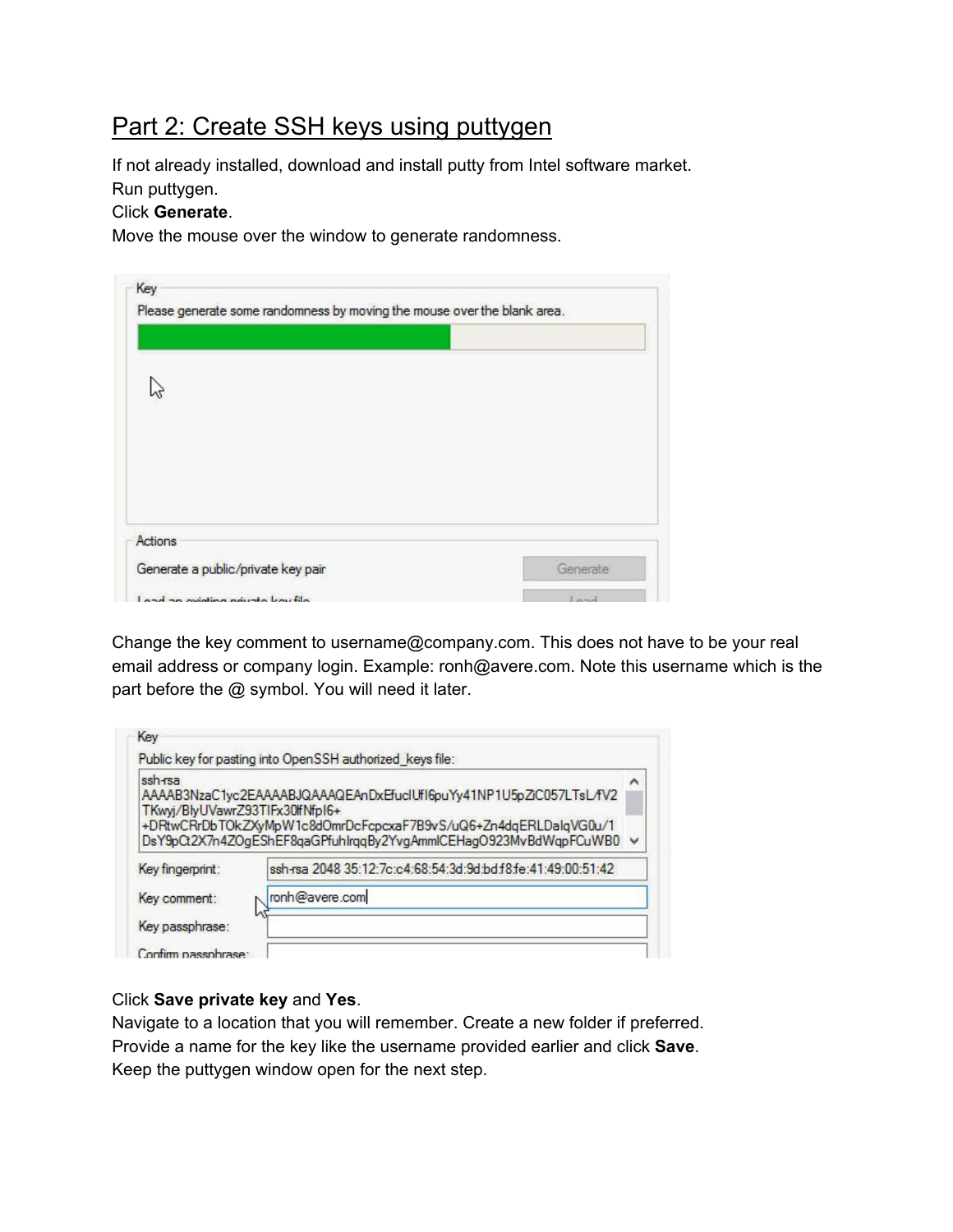### <span id="page-2-0"></span>Part 3: Copy key to virtual machine

Copy the key at the top of the window. Be sure to select everything.

| PuTTY Key Generator       |                                                                    |                                                                                                                                     |
|---------------------------|--------------------------------------------------------------------|-------------------------------------------------------------------------------------------------------------------------------------|
| File Key Conversions Help |                                                                    |                                                                                                                                     |
| Key                       |                                                                    |                                                                                                                                     |
|                           | Public key for pasting into OpenSSH authorized keys file:          |                                                                                                                                     |
|                           |                                                                    | +DRtwCRrDbTOkZXyMpW1c8dOmrDcFcpcxaF7B9vS/uQ6+Zn4dqERLDalqVG0u/1<br>DsY9pCt2X7n4ZOgEShEF8qaGPfuhlrqqBy2YvgAmmlCEHagO923MvBdWqpFCuWB0 |
|                           | QQbngPjU0i3lbEW48MMwzqYDQ3fO0y<br>AjehkljEeeK/31qPVXGT05U5ogYGLsO7 | Undo                                                                                                                                |
|                           | JLK6L4HHGMvU3w==ronh@avere.com                                     | Cut                                                                                                                                 |
| Key fingerprint:          | ssh-rsa 2048 35:1                                                  | Copy                                                                                                                                |
| Key comment:              | ronh@avere.com                                                     | Paste                                                                                                                               |
| Key passphrase:           |                                                                    | Delete                                                                                                                              |
| Confirm passphrase:       |                                                                    | IIA tale?                                                                                                                           |

Navigate back to the Google Cloud Platform (GCP) console in your browser. Click on the instance with the public IP address.

Click the **Edit** button at the top.

| itform | Avere Training 2 v                                   |                             |                |
|--------|------------------------------------------------------|-----------------------------|----------------|
|        | $\leftarrow$ VM instances                            | <b>EDIT</b><br>$\mathbb{R}$ | <b>ひ RESET</b> |
|        | <b>SSH</b><br>٠<br>nat-gateway2<br>CPU utilization = |                             |                |

Scroll down to the SSH Keys section. Click **Add item**.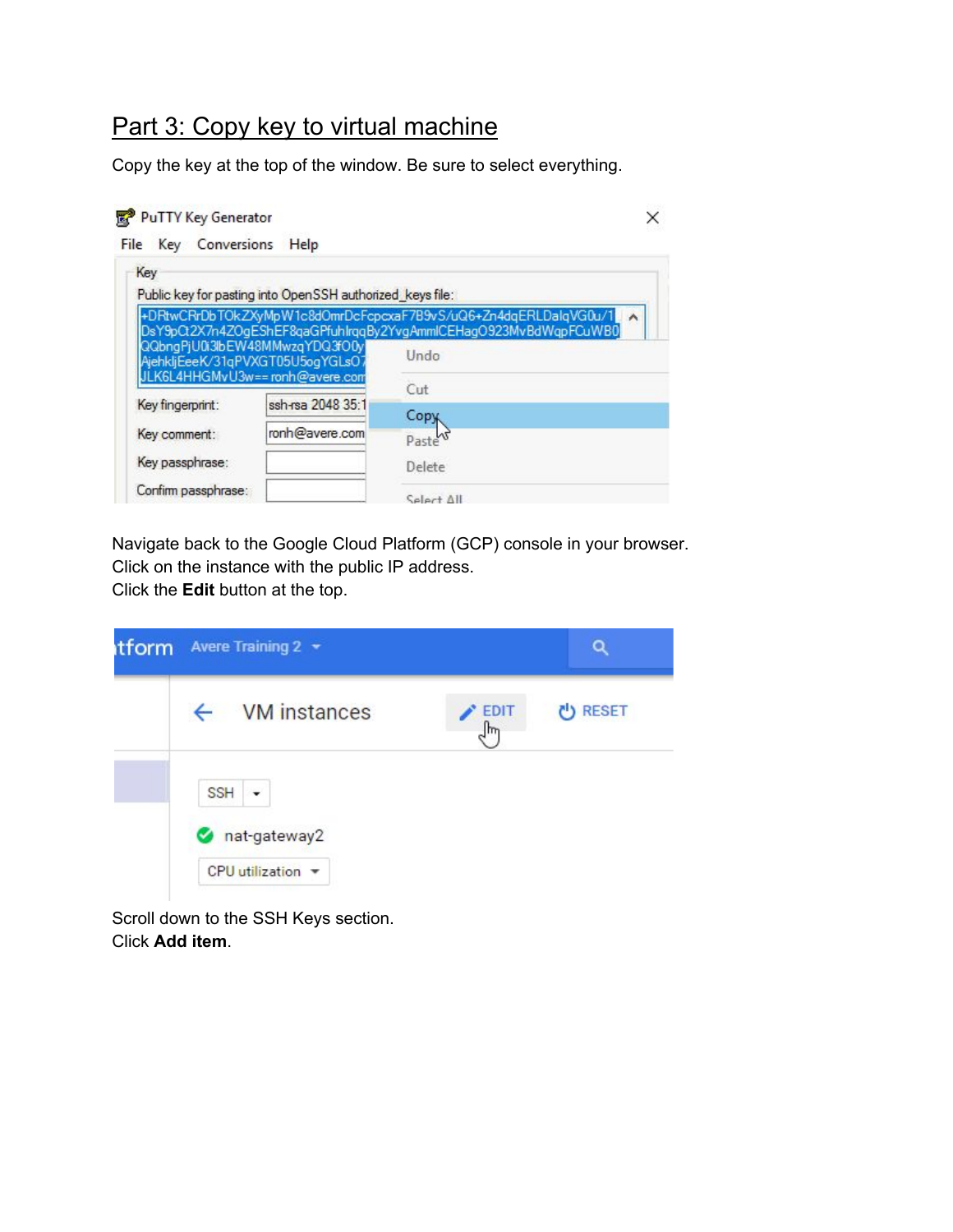| <b>Custom metadata</b> |
|------------------------|

|                 | + Add item                                                                                                                                                                                                                                       |
|-----------------|--------------------------------------------------------------------------------------------------------------------------------------------------------------------------------------------------------------------------------------------------|
| <b>SSH Keys</b> |                                                                                                                                                                                                                                                  |
|                 | ect-wide SSH keys<br>When checked, project-wide SSH keys cannot access this instance Learn more                                                                                                                                                  |
| ronh            | ssh-rsa AAAAB3NzaC1yc2EAAAADAQABAAABAQCjhr                                                                                                                                                                                                       |
| ronwin          | ssh-rsa AAAAB3NzaClyc2EAAAABJQAAAQEAjfVNnT                                                                                                                                                                                                       |
|                 | <b><i><u>Product the Contract of the Contract of State Contract of the Contract of the Contract of the Contract of the Contract of the Contract of the Contract of the Contract of the Contract of the Contract of the Contract of t</u></i></b> |
|                 | + Add item                                                                                                                                                                                                                                       |

#### Paste your key.

Verify it shows your username (like ronh).



Scroll to the bottom and click **Save**.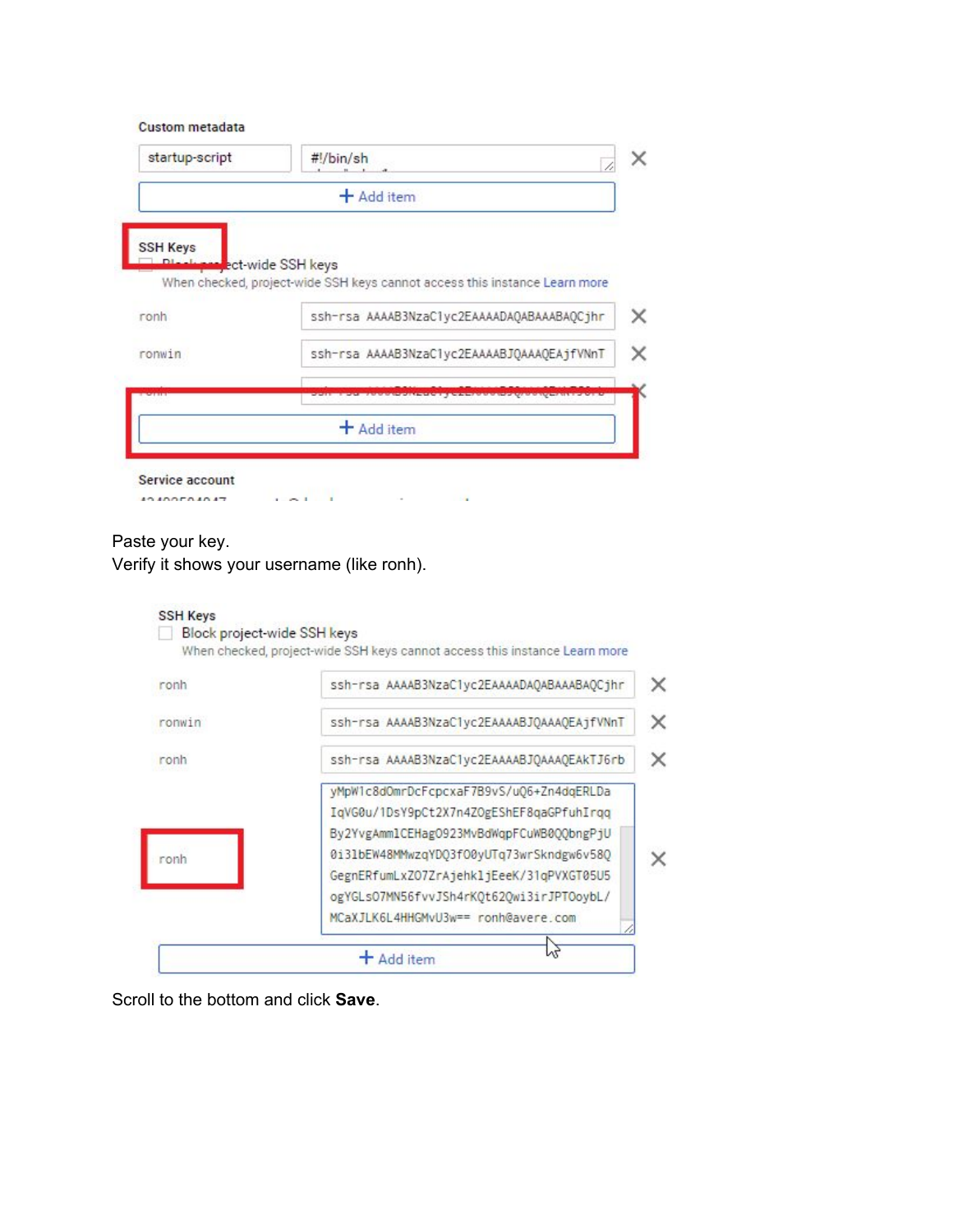## <span id="page-4-0"></span>Part 4: Setup SSH session using PuTTY

This part requires the public IP address, a local port for tunneling, and the vFXT management IP address. If internet access requires a proxy server, you will need that information.

In the GCP console, copy the External IP address of the instance. In putty, paste the External IP address in the "Host Name (or IP address)" field.

| Machine  | PuTTY Configuration                                   |                                                                             | ×             | Connect                                |  |
|----------|-------------------------------------------------------|-----------------------------------------------------------------------------|---------------|----------------------------------------|--|
|          | Category:                                             |                                                                             |               |                                        |  |
| 8 vCPUs. | <b>⊟</b> Session                                      | Basic options for your PuTTY session                                        |               | $SSH -$                                |  |
| 8 vCPUs, | Logging<br>Terminal<br>Θ.<br>Keyboard                 | Specify the destination you want to connect to<br>Host Name (or IP address) | Port          | <b>SSH</b><br>$\overline{\phantom{a}}$ |  |
| 8 vCPUs, | l— Bell                                               | 130.211.186.77                                                              | 22            | SSH                                    |  |
| 4 vCPUs. | - Features<br>⊟ Window                                | Connection type:<br>ORaw OTelnet ORlogin ● SSH                              | $O$ Serial    | <b>SSH</b>                             |  |
|          | Appearance<br>- Behaviour<br>Translation<br>Selection | Load, save or delete a stored session<br><b>Saved Sessions</b><br>M         |               |                                        |  |
|          | Colours<br><b>E</b> Connection                        | Default Settings                                                            | Load          |                                        |  |
|          | - Data                                                |                                                                             | Save          |                                        |  |
|          | - Proxy<br>Tolpot                                     |                                                                             | <b>Nelete</b> |                                        |  |

Enter a name for this stored session. Example: Avere vFXT Click **Save**.

To add any proxy settings for your company's proxy server, click **Proxy** on the left.

In the left navigation, click the **+** next to SSH.

Click **Auth**.

Click **Browse**.



Navigate to the .ppk file from Part 2. Double click the .ppk file.

Click **Tunnels** on the left.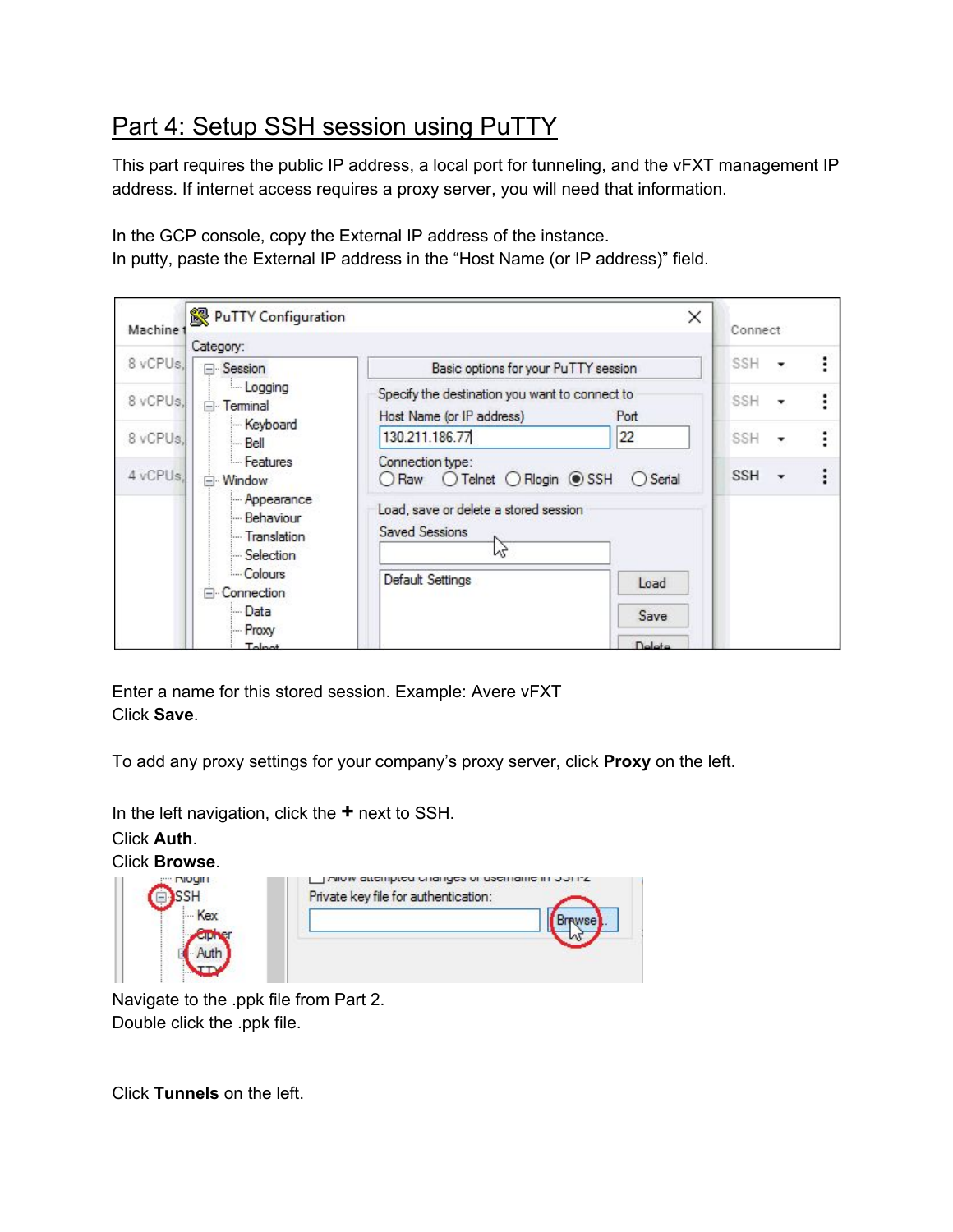Enter a port, like 8443, that you can use for tunneling in the Source port field. If this port is not available, please choose another port like 5002. To see what ports are available, run netstat -p TCP -an |find "127.0.0.1" to see local ports being used.

For the Destination, copy and paste the vFXT management IP address (example: 10.240.0.4). Add **:443** to the end of the Destination.

Click **Add**.

| L5002                   | 10.240.0.4:443    |           |
|-------------------------|-------------------|-----------|
| Add new forwarded port: |                   |           |
| Source port             | 5002              |           |
| Destination             | 10.240.0.4:443    |           |
| <b>OLocal</b>           | $\bigcirc$ Remote | O Dynamic |
| Auto                    | IPv4              | IPv6      |

Scroll to the top left and click **Session**.

Click the **Save** button on the right. This second Save session is required to keep your changes.

### <span id="page-5-0"></span>Part 5: Connect to Avere vFXT

From putty, click **Open** in the lower right.

Enter your username from Part 2. Do not include the @ symbol or anything after it. Example: ronh.

Press Enter and you should see a command prompt.

```
login as: ronh
Authenticating with public key "ronh@avere.com"
The programs included with the Debian GNU/Linux system as
the exact distribution terms for each program are describ
individual files in /usr/share/doc/*/copyright.
Debian GNU/Linux comes with ABSOLUTELY NO WARRANTY, to th
permitted by applicable law.
Last login: Thu Jan 5 14:16:31 2017 from 72.22.20.243
ronh@nat-gateway2:~$
```
In your browser, navigate to [https://127.0.0.1:8443](https://127.0.0.1:8443/). Change the port if you used a different port. The browser will show that the session is not private. Indicate that you understand and navigate to it. In Chrome, for example, click **Advanced** in the lower left and then **Proceed to 127.0.0.1**.